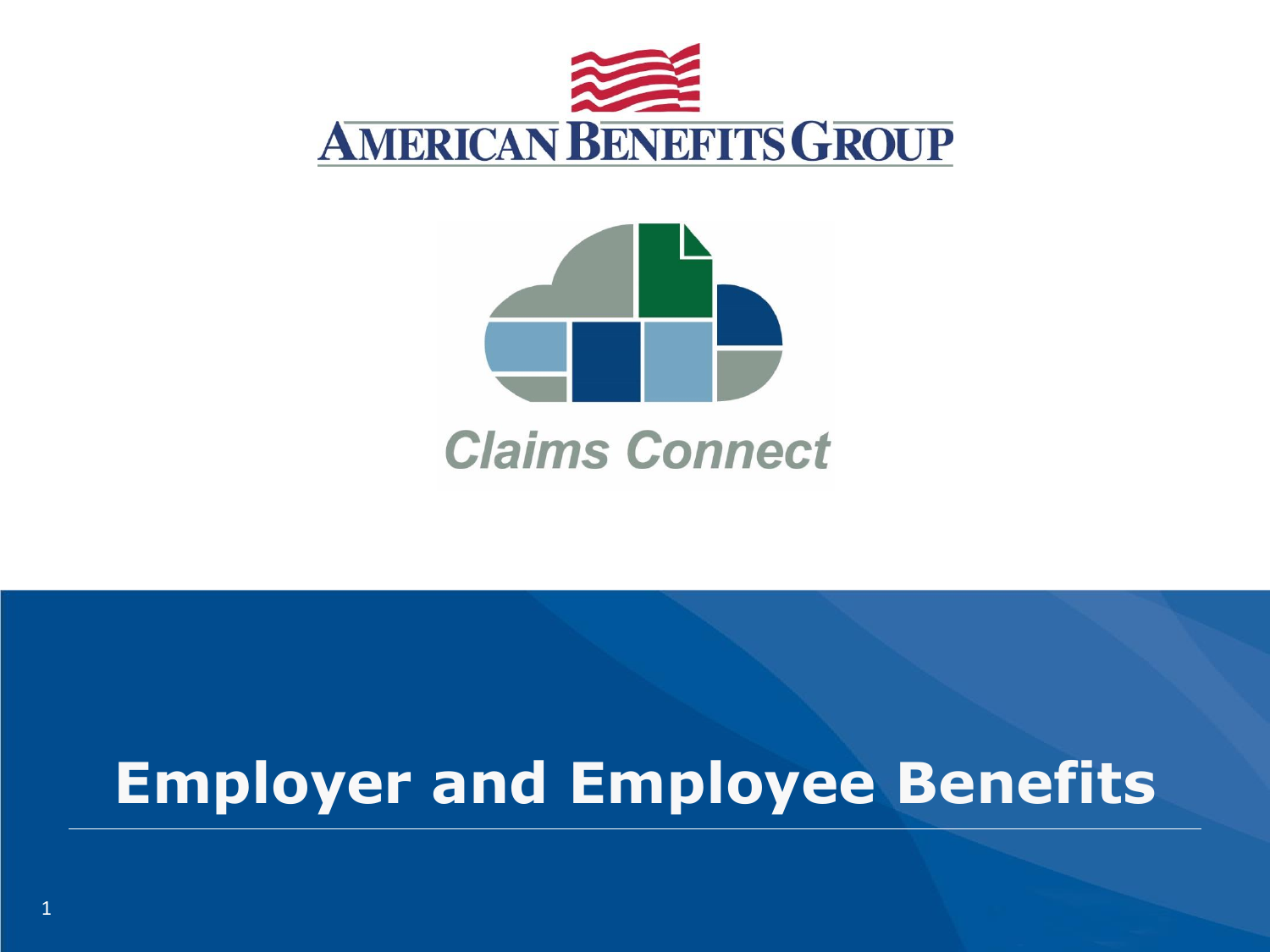# **ABG Claims Connect Overview**

ABG Claims Connect has been designed to harvest Explanation of Benefit (EOBs) directly from a medical, dental or vision carrier's portal on behalf of each employee. Employees are freed from the task of finding and submitting documentation!





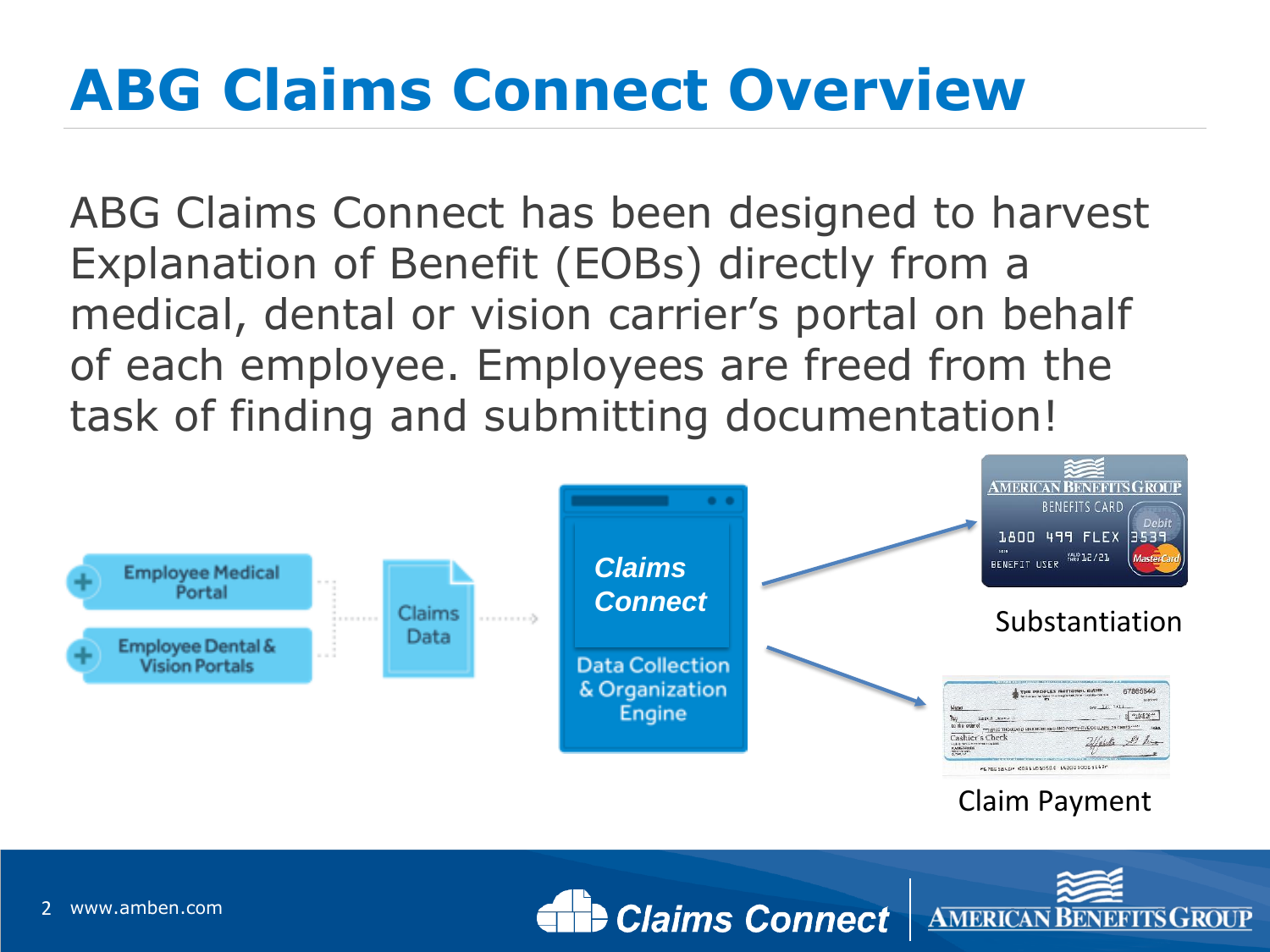### **Employee Frustration with Claims**



- **Hard to Find**
- **Difficult to Understand**
- **Time Consuming to Submit**
- **Disappointing**



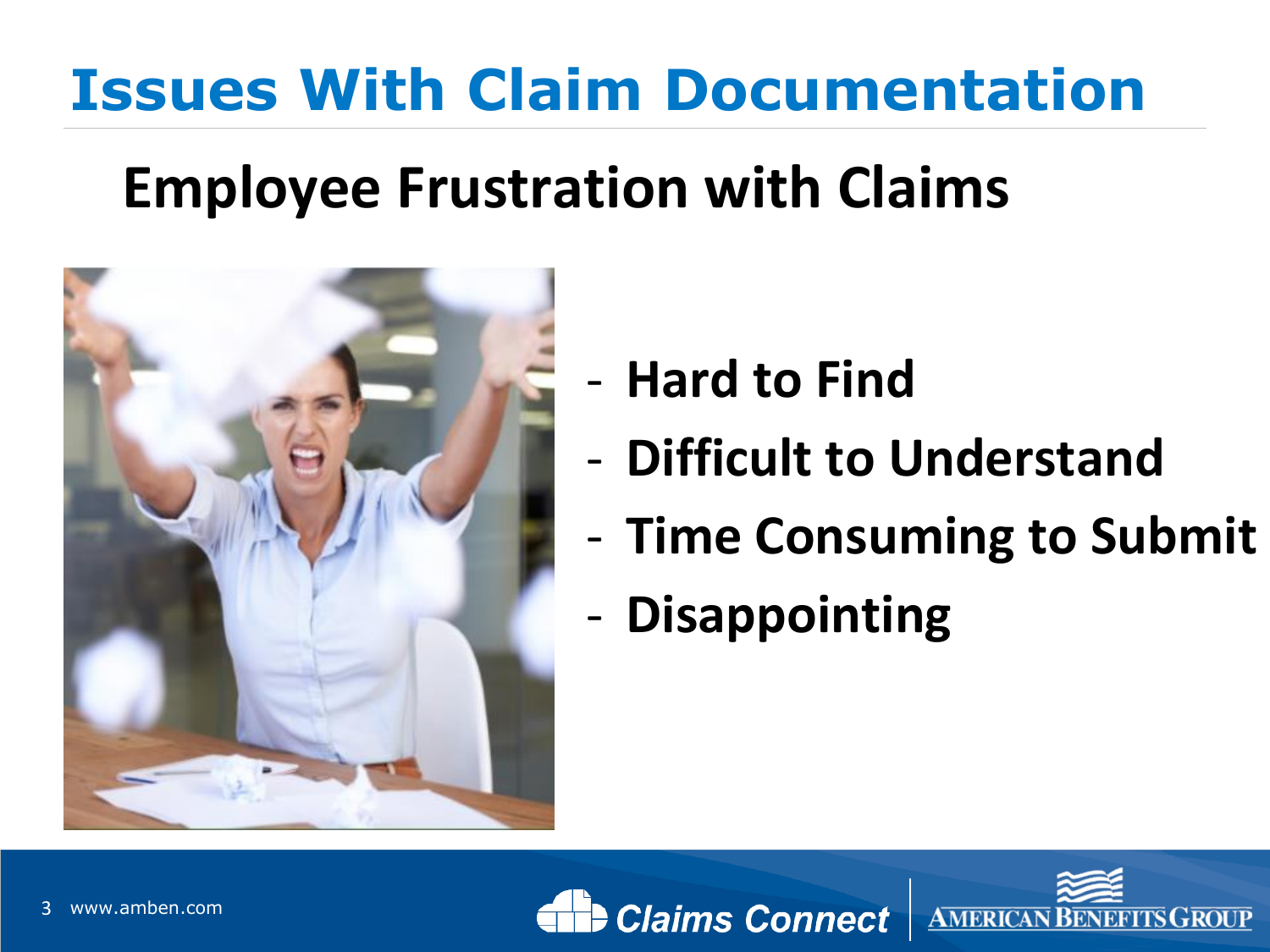### Claim Preparation and Submission – Complicated!





#### Slow and Expensive





Antiquated

Difficult to Create and Attach Images



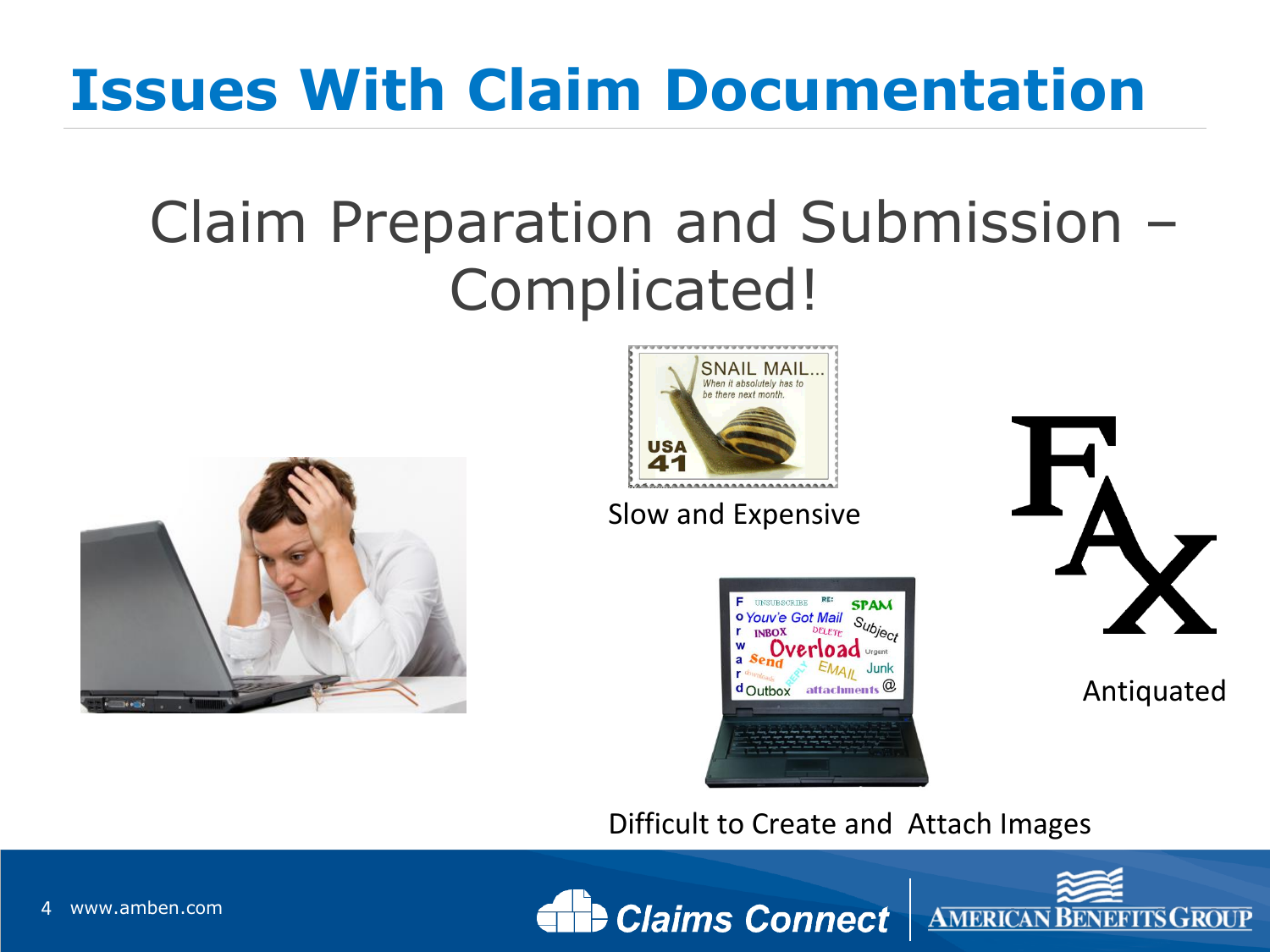### **Employee Frustration with Claim Adjudication and Payment**









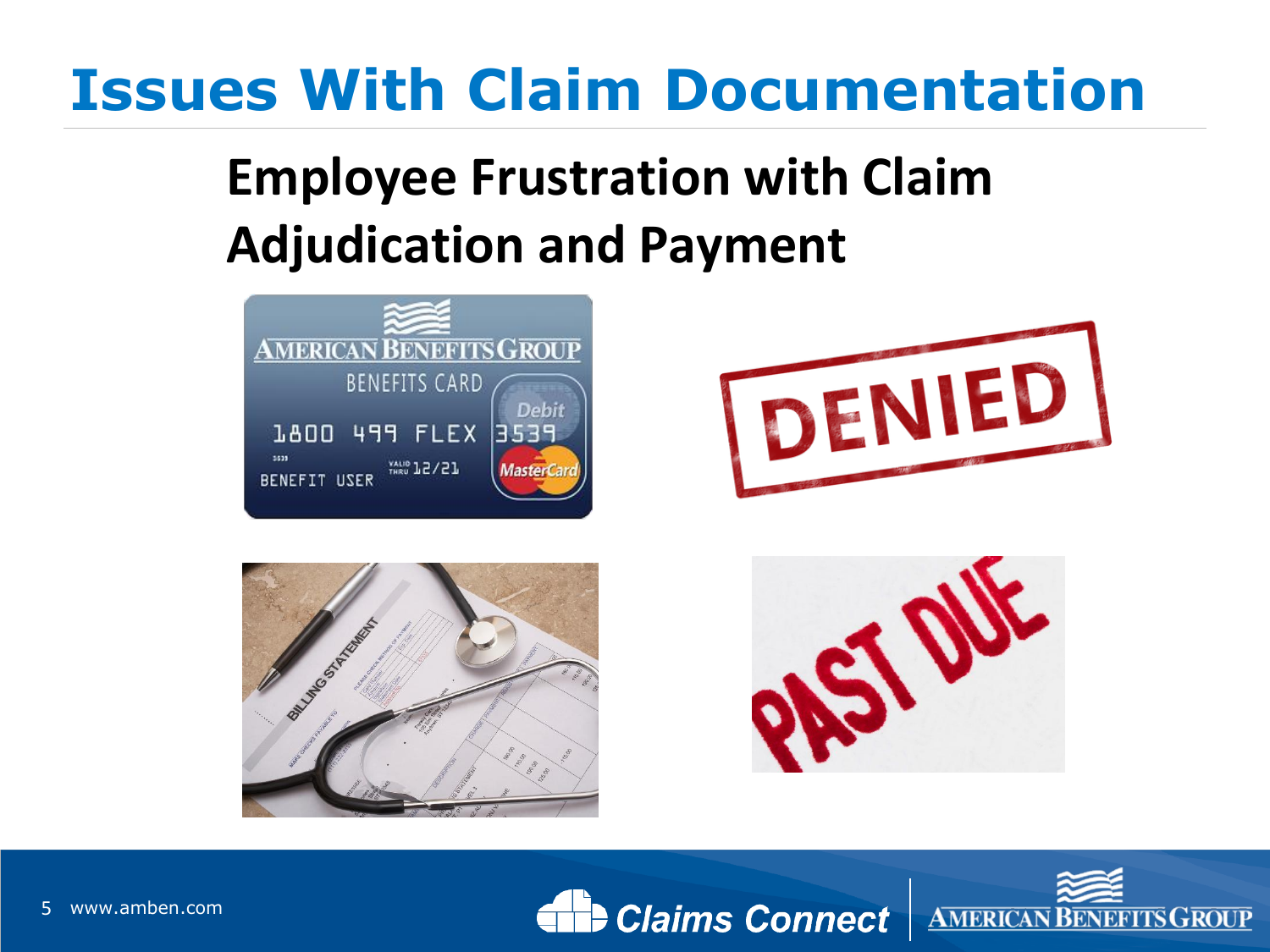- Employee Morale Suffers
- Employers Spend Non Productive Hours Assisting Employees
- Productivity Is Impacted Because Employees Often Prepare Claim Submissions During Working Hours
- Claim Adjustments Often Go Unreported



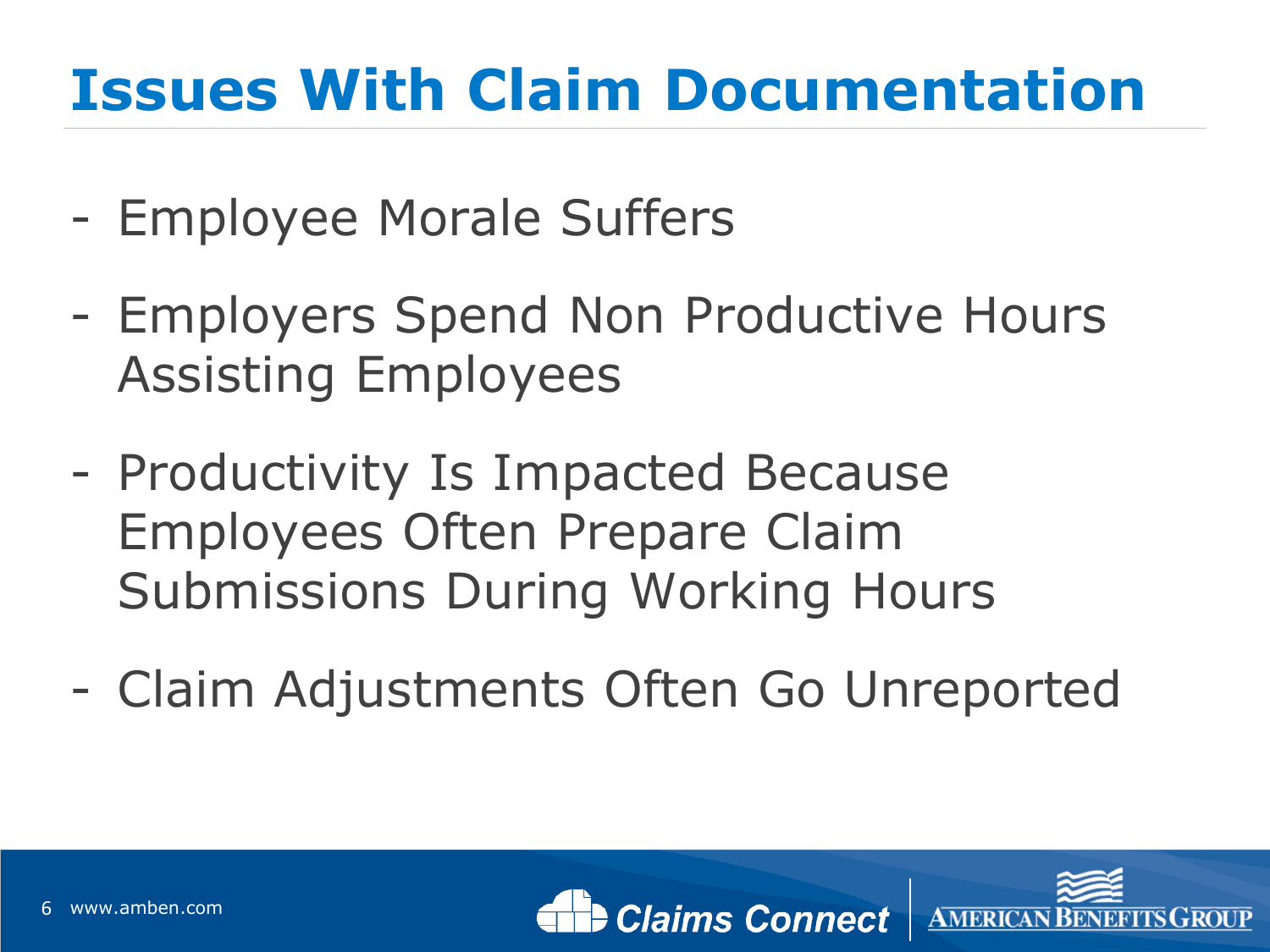# **Claims Connect Benefits**

- Claim Search, Preparation and Submission by Employee is Eliminated
- Employee Productivity Improves
- Employers Spend Significantly Less Time Assisting Employees with Claims
- Claim Accuracy Is Upgraded
- Payment Turnaround Time Is Improved
- Claim Adjustments Are Tracked
- **Employee Morale Improves**